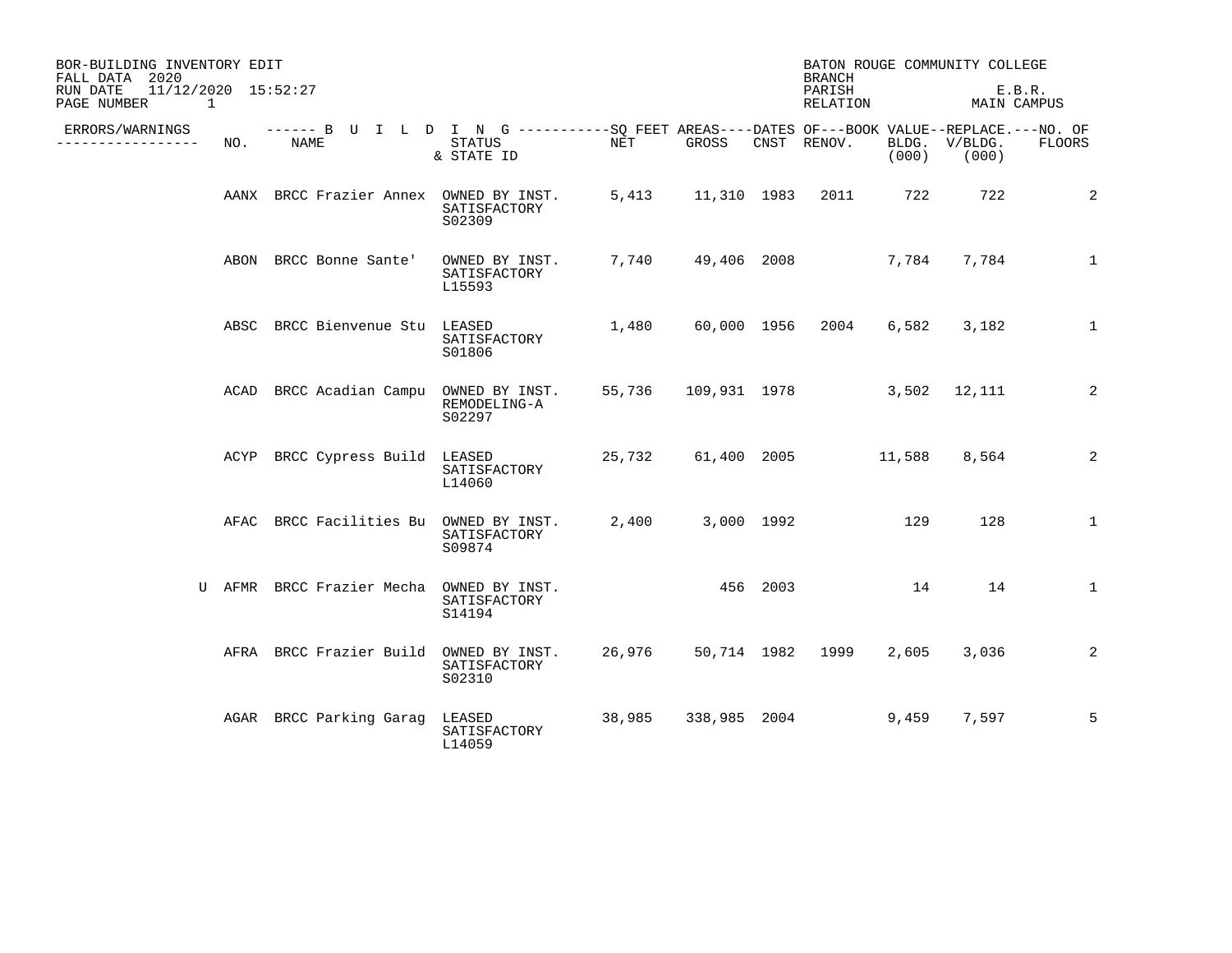| BOR-BUILDING INVENTORY EDIT<br>FALL DATA 2020       |     |                                                                                                    |                                          |        |                  | BATON ROUGE COMMUNITY COLLEGE<br><b>BRANCH</b> |                        |                       |
|-----------------------------------------------------|-----|----------------------------------------------------------------------------------------------------|------------------------------------------|--------|------------------|------------------------------------------------|------------------------|-----------------------|
| 11/12/2020 15:52:27<br>RUN DATE<br>PAGE NUMBER<br>2 |     |                                                                                                    |                                          |        |                  | PARISH<br>RELATION                             |                        | E.B.R.<br>MAIN CAMPUS |
| ERRORS/WARNINGS<br>------------                     | NO. | ------ B U I L D I N G ----------SQ FEET AREAS----DATES OF---BOOK VALUE--REPLACE.---NO. OF<br>NAME | STATUS<br>& STATE ID                     | NET    | GROSS            | CNST RENOV.<br>(000)                           | BLDG. V/BLDG.<br>(000) | FLOORS                |
|                                                     |     | AGOV BRCC Governors Bui LEASED                                                                     | SATISFACTORY<br>L14056                   | 14,536 | 54,800 1998      | 7,730                                          | 6,981                  | 2                     |
|                                                     |     | AMAG BRCC Magnolia Perf LEASED                                                                     | SATISFACTORY<br>L14062                   | 7,552  | 84,365 2005      | 16,048                                         | 9,590                  | 3                     |
|                                                     |     | ASAR BRCC Shipping and                                                                             | OWNED BY INST.<br>SATISFACTORY<br>S14159 |        | 3,000 3,920 1956 | 110                                            | 110                    | $\mathbf{1}$          |
|                                                     |     | BALA BRCC Louisiana Bui LEASED                                                                     | SATISFACTORY<br>L14058                   | 27,381 |                  | 50,000 2002<br>5,198                           | 3,848                  | 3                     |
|                                                     |     | BEWE BRCC Acadian Cmp W OWNED BY INST.                                                             | SATISFACTORY<br>S02299                   |        |                  | 34,315 48,775 1978<br>1,588                    | 5,070                  | 2                     |
|                                                     |     | BFWE BRCC Jackson Cmp I OWNED BY INST.                                                             | REMODELING-A<br>S02439                   | 8,907  | 10,504 1977      |                                                | 453<br>621             | $\mathbf{1}$          |
|                                                     |     | BGCL BRCC New Roads Cla OWNED BY INST.                                                             | SATISFACTORY<br>S03123                   | 3,865  | 4,268 1976       |                                                | 126<br>212             | $\mathbf{1}$          |
|                                                     |     | BGWE BRCC New Roads Cmp                                                                            | OWNED BY INST.<br>SATISFACTORY<br>S03126 | 3,002  | 4,123 1976       |                                                | 335<br>96              | $\mathbf{1}$          |
|                                                     |     | BHCS BRCC Port Allen Ca OWNED BY INST.                                                             | SATISFACTORY<br>S03703                   | 1,020  | 1,260 1983       |                                                | 45<br>164              | $\mathbf{1}$          |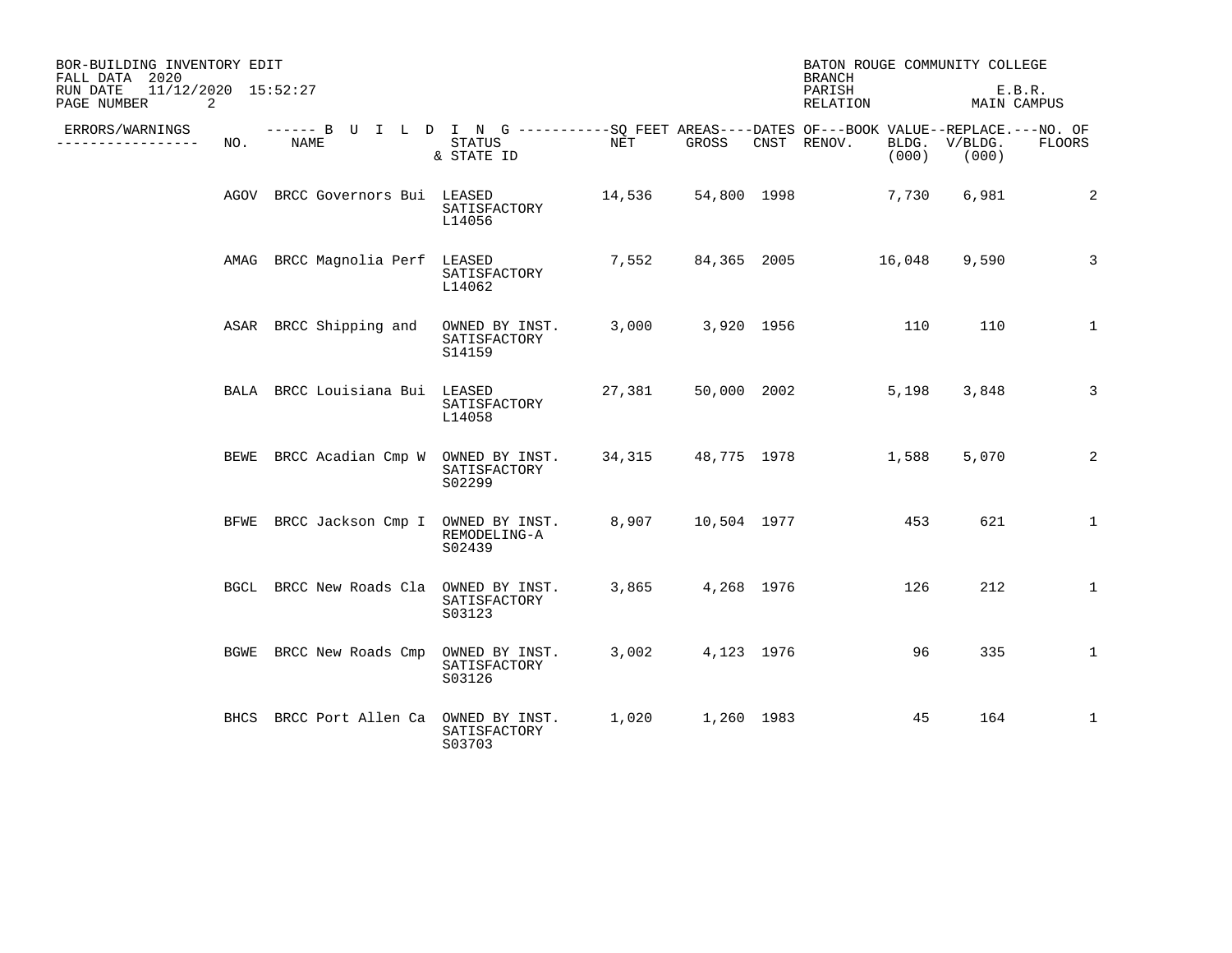| BOR-BUILDING INVENTORY EDIT<br>FALL DATA 2020       |     |                                                                                                    |                                          |        |                  |            | <b>BRANCH</b>                    |       | BATON ROUGE COMMUNITY COLLEGE |              |
|-----------------------------------------------------|-----|----------------------------------------------------------------------------------------------------|------------------------------------------|--------|------------------|------------|----------------------------------|-------|-------------------------------|--------------|
| 11/12/2020 15:52:27<br>RUN DATE<br>PAGE NUMBER<br>3 |     |                                                                                                    |                                          |        |                  |            | PARISH<br>RELATION               |       | MAIN CAMPUS                   | E.B.R.       |
| ERRORS/WARNINGS<br>--------------                   | NO. | ------ B U I L D I N G ----------SO FEET AREAS----DATES OF---BOOK VALUE--REPLACE.---NO. OF<br>NAME | STATUS<br>& STATE ID                     | NET    | GROSS            |            | CNST RENOV.                      | (000) | BLDG. V/BLDG.<br>(000)        | FLOORS       |
|                                                     |     | BHWE BRCC Port Allen Cm OWNED BY INST. 3,144 4,032 1983                                            | SATISFACTORY<br>S03698                   |        |                  |            |                                  | 224   | 344                           | 1            |
|                                                     |     | COLL Collision Center                                                                              | OWNED BY INST.<br>SATISFACTORY<br>S27432 | 19,736 |                  |            | 25,924 2018 57,037 57,037        |       |                               | 2            |
|                                                     |     | GADM BRCC New Roads Adm OWNED BY INST.                                                             | SATISFACTORY<br>S03122                   |        | 4,170 7,376 1976 |            |                                  | 289   | 676                           | $\mathbf{1}$ |
|                                                     |     | HOOP BRCC Hooper Road B                                                                            | OWNED BY INST.<br>SATISFACTORY<br>S28832 | 55,569 |                  |            | 80,000 2008 2015                 | 649   | 1,648                         | $\mathbf 1$  |
|                                                     |     | HSPN BRCC Port Allen Sp OWNED BY INST. 1,076 1,338 1983                                            | SATISFACTORY<br>S03705                   |        |                  |            |                                  | 57    | 122                           | $\mathbf{1}$ |
|                                                     |     | JKSN BRCC Jackson Campu OWNED BY INST.                                                             | REMODELING-A<br>S02438                   |        |                  |            | 10,885 15,483 1977 691           |       | 1,133                         | 1            |
|                                                     |     | MATC McKay Automotive T OWNED BY INST.                                                             | SATISFACTORY<br>S27137                   |        |                  |            | 46,250 90,770 2016 16,405 16,405 |       |                               | $\mathbf{1}$ |
|                                                     |     | MECH BRCC Mechanical Pl LEASED                                                                     | SATISFACTORY<br>L14162                   | 209    |                  |            | 9,856 2004                       | 8,645 | 405                           | $\mathbf 1$  |
|                                                     |     | NWRD BRCC New Roads Cmp                                                                            | OWNED BY INST.<br>SATISFACTORY<br>S03124 | 3,765  |                  | 3,818 1976 |                                  | 168   | 364                           | $\mathbf{1}$ |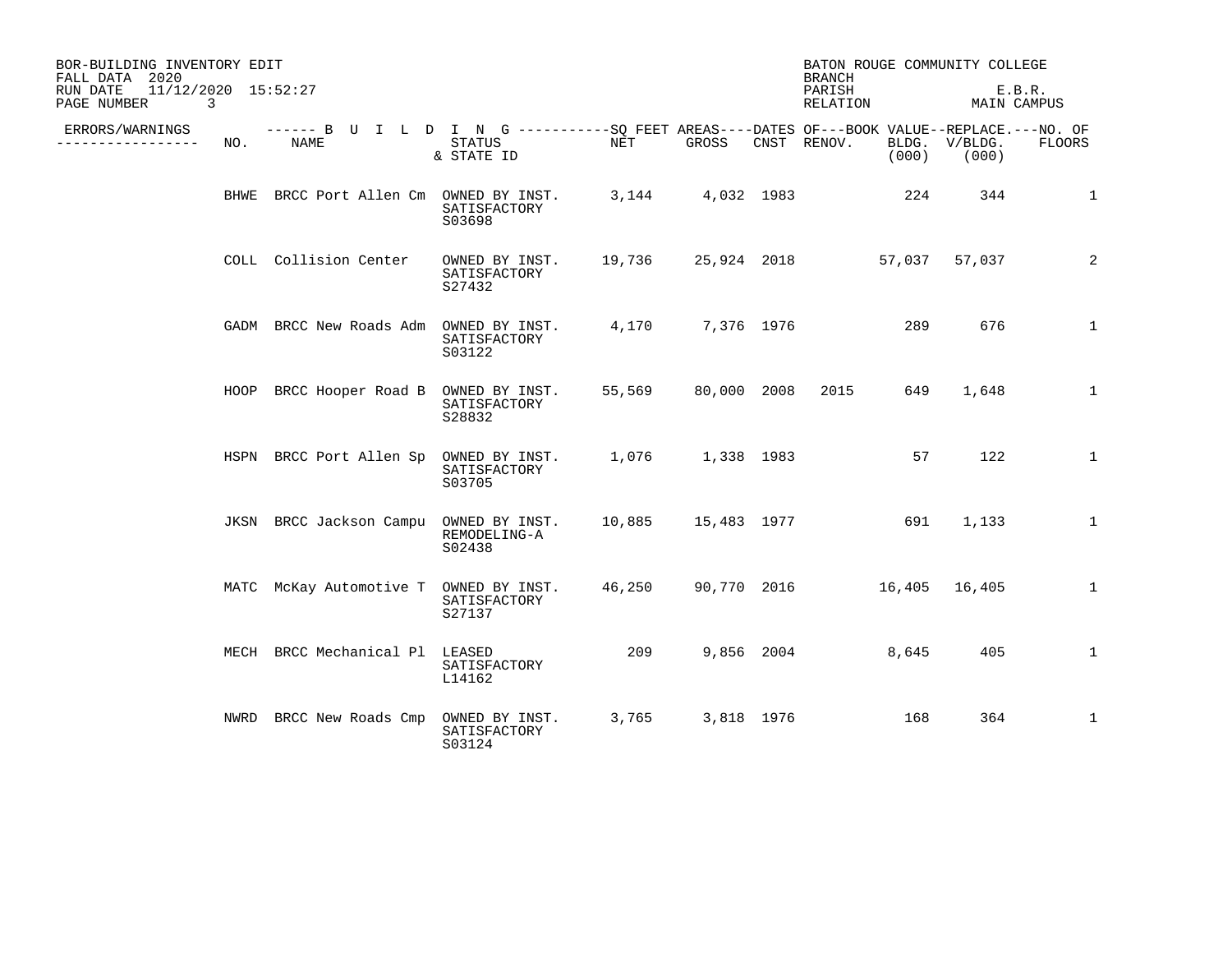| BOR-BUILDING INVENTORY EDIT<br>2020<br>FALL DATA<br>11/12/2020<br>RUN DATE<br>PAGE NUMBER<br>4 | 15:52:27           |                                          |                 |             |      | BATON ROUGE COMMUNITY COLLEGE<br>BRANCH<br>PARISH<br>RELATION |                |                  | E.B.R.<br>MAIN CAMPUS |
|------------------------------------------------------------------------------------------------|--------------------|------------------------------------------|-----------------|-------------|------|---------------------------------------------------------------|----------------|------------------|-----------------------|
| ERRORS/WARNINGS<br>NO.                                                                         | B<br>NAME          | G<br>STATUS<br>& STATE ID                | -SO FEET<br>NET | GROSS       | CNST | AREAS----DATES OF---BOOK VALUE--REPLACE.---NO. OF<br>RENOV.   | BLDG.<br>(000) | V/BLDG.<br>(000) | FLOORS                |
| PRNT                                                                                           | BRCC Acadian Campu | OWNED BY INST.<br>SATISFACTORY<br>S02298 | 297             | 9,620       | 1978 |                                                               | 282            | 1,045            | 2                     |
| PTAL                                                                                           | BRCC Port Allen Cm | OWNED BY INST.<br>SATISFACTORY<br>S03697 | 8,602           | 11,484 1982 |      |                                                               | 373            | 1,535            |                       |